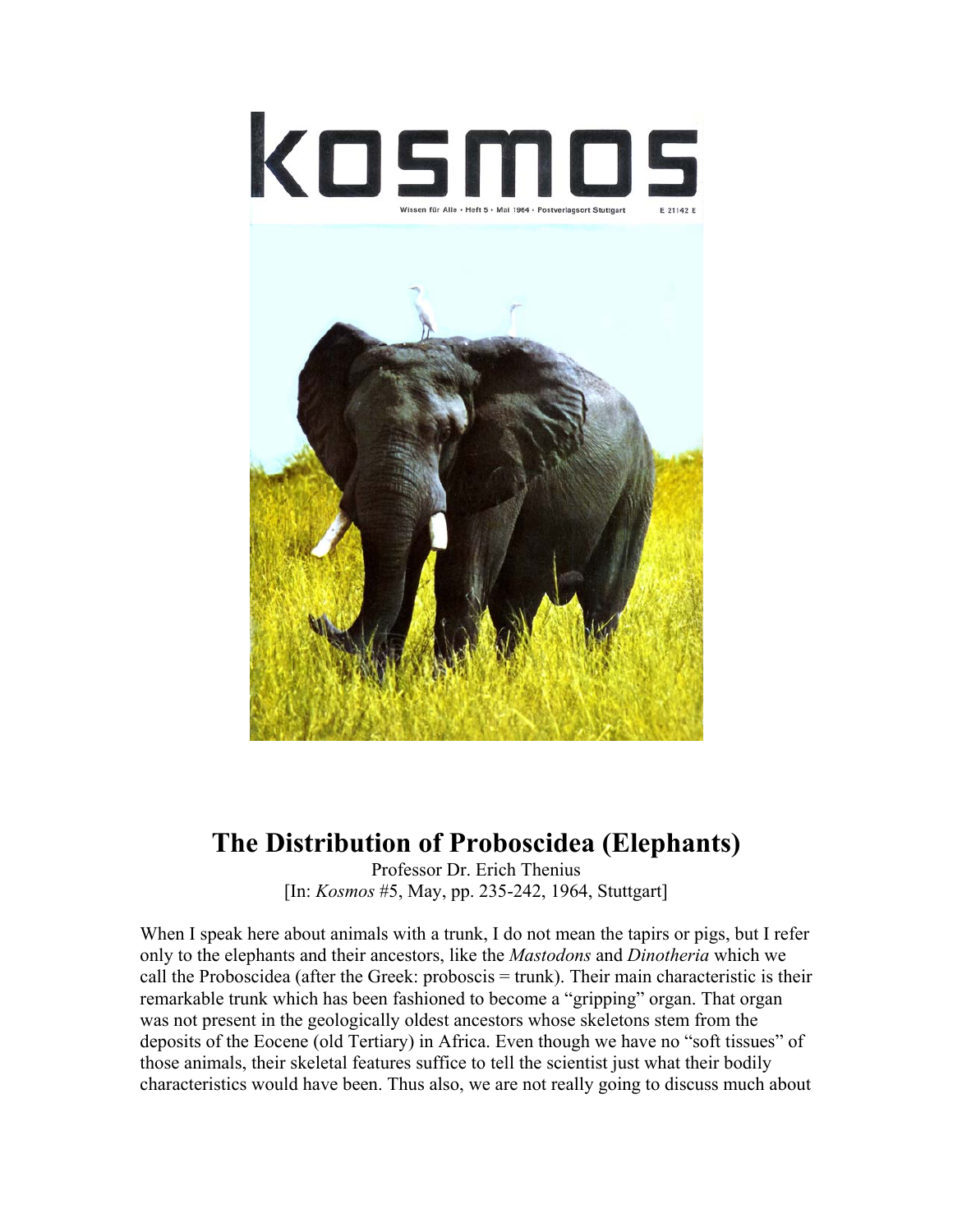their distribution in historic times, but rather, we will concentrate on the development of these characteristic mammals, from their inception to their distribution in the past.

 A history of the Proboscidea is necessarily a history of their distribution in time and space. Information of these animals is available from numerous fossil findings in nearly all continents. But, before we even consider the fossil history, let us take a quick look of the current distribution of elephants which is shown in Figure 1. Nowadays, there are only two species of elephants: the Indian and African elephants. They not only differ geographically but also morphologically. That is to say, they are different in their bodily form and in their anatomy in several characteristics as every attentive zoo visitor who sees them side-by-side easily observes: The small-eared Indian elephant (*Elephas maximus*) has a markedly bowed upper skull; the African cousin (*Loxodonta africana*) has longer legs and markedly larger ears. But these are merely the most obvious external differences. Many different features are found in the construction of the trunk, the number of toes, as well as other anatomic differences.



**Figure 1**. Distribution of Proboscidea, then and now. During the Ice-Age the animals were present on all continents, except Australia. Today, they are found only in parts of Africa and South Asia.

 The current distribution of elephants is markedly reduced compared to what was true in the past. Even during historic times, as at the time of the Roman Empire, elephants were found in North and South Africa, and in southern Asia. Today the elephant of North Africa has totally disappeared and, at the Cape, it is found only in the Addobush of Port Elizabeth and the Knysa forest. Also, the once present Asian elephant (formerly in lesser Asia, Syria, Mesopotamia, Persia, India, Sumatra, Java, Borneo and southern China) has been much reduced in it distribution.

 As is apparent from their taxonomic designation, the two extant species have been given generic ranks (*Elephas* and *Loxodonta*). That is to say, they are less related one to another than lion and tiger are which have the same genus rank (*Panthera or Felis*); this may be hard to comprehend for lay people. Indeed, it has to be acknowledged that the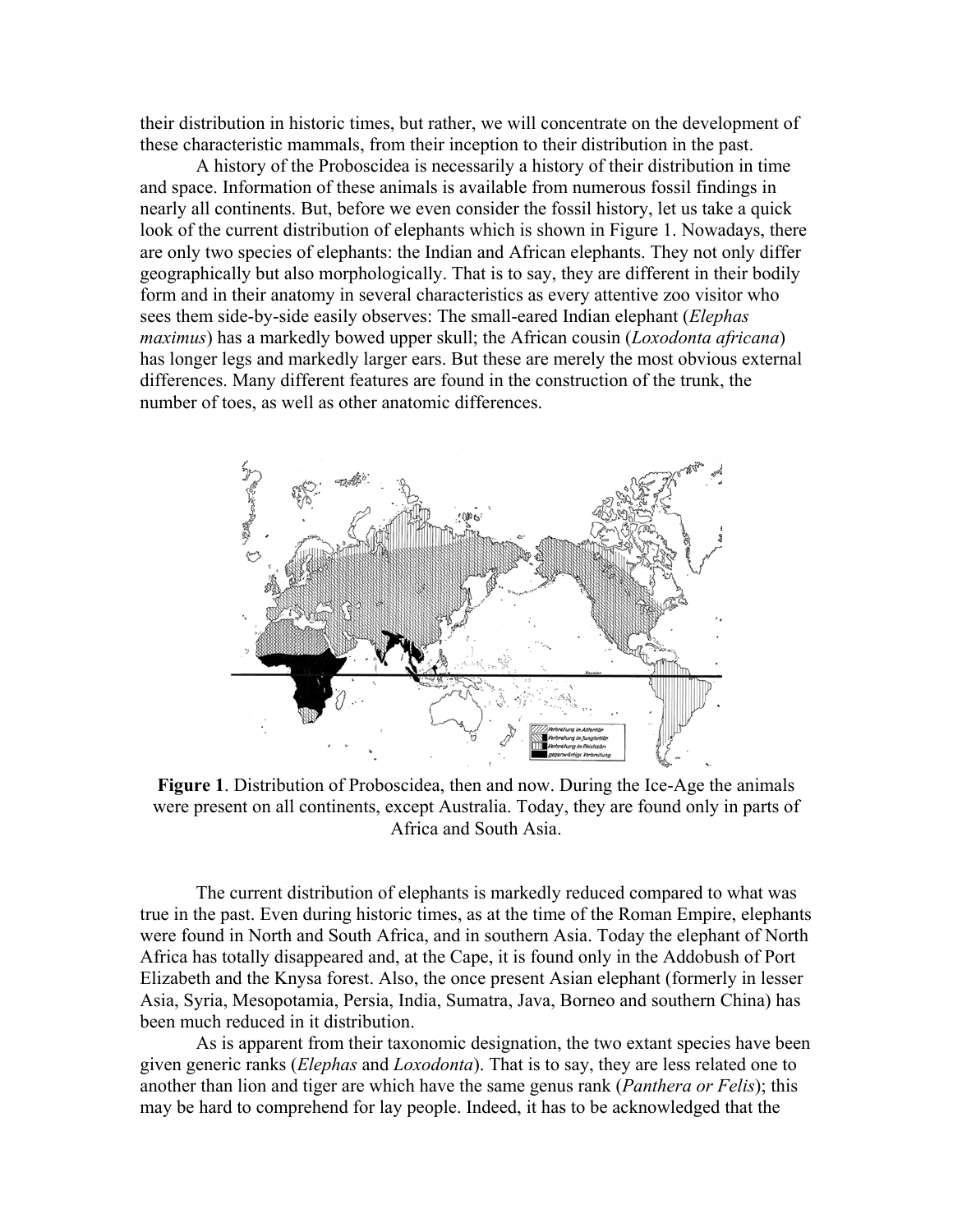anatomic differences between the two elephant species are considerably greater than is true of those between tiger and lion. This is the consequence of evolution, because the common ancestor of these elephants is much more distant in the past than that of lion and tiger.

 Now let us consider the fossil and distributional history of all proboscidea, at least as much as we can learn from that record. The fact that, once upon a time, elephants existed in middle Europe is apparent from the numerous bones found in Europe of the Mammoth *(Mammonteus primigenius*), a distant relative of the current Asian elephant. As a cold-weather-adapted animal, the Mammoth possessed a thick coat of hair as we find it in the remains of Siberian cadavers. The gigantic (up to 5 m) long, curved tusks came quite frequently into extensive commerce from Siberia. But they were not only at home in Europe and northern Asia, they were also known in North and South America. Australia is the only continent where they have not been discovered.

 But where did the Proboscidea actually originate? Their current status suggests that they originated everywhere, but what do the fossil findings tell us?

 The geologically oldest proboscids are known from the Eocene in Africa, at least 50 million years ago. The absence of relevant finds in the northern hemisphere at that time suggests that they have an African origin. They are thus primarily of African descent, in contrast to many other African mammals that moved to Africa from other places. The most complete documents come from El-Fayum in Egypt; these have been described as *Moeritherium* and are named after the Moeris Lake whose last remains is the current Birket-el-Qurum. In fact, if one wants to be strictly taxonomical, the *Moeritheria* were not "proper" Proboscidea; they had neither trunk nor tusks. They were of the size of tapirs, had five toes and a relatively long tail. Even though true tusks were absent, one of the upper and lower incisors is much elongated and from these the tusks of mastodons were to develop.

 Transitional forms between *Moeritheria* and the nearly elephant-sized mastodons of the young tertiary; they were described as the *Palaeomastodonts* (Old-Mastodons). But long tusks were absent in these animals as well; they have been found only in northern Africa (Figure 2). The mastodons arrived in Europe only later, near the time of the young Tertiary and they were soon also distributed to eastern Asia. In those days, neither the Sahara nor the Red Sea existed, but the Tethys in the regions of the current Mediterranean reached to Asia. For a long time there was a connection between northern Africa and the Iberian Peninsula, *i.e.* a bridge of land between northeast Africa and Asia.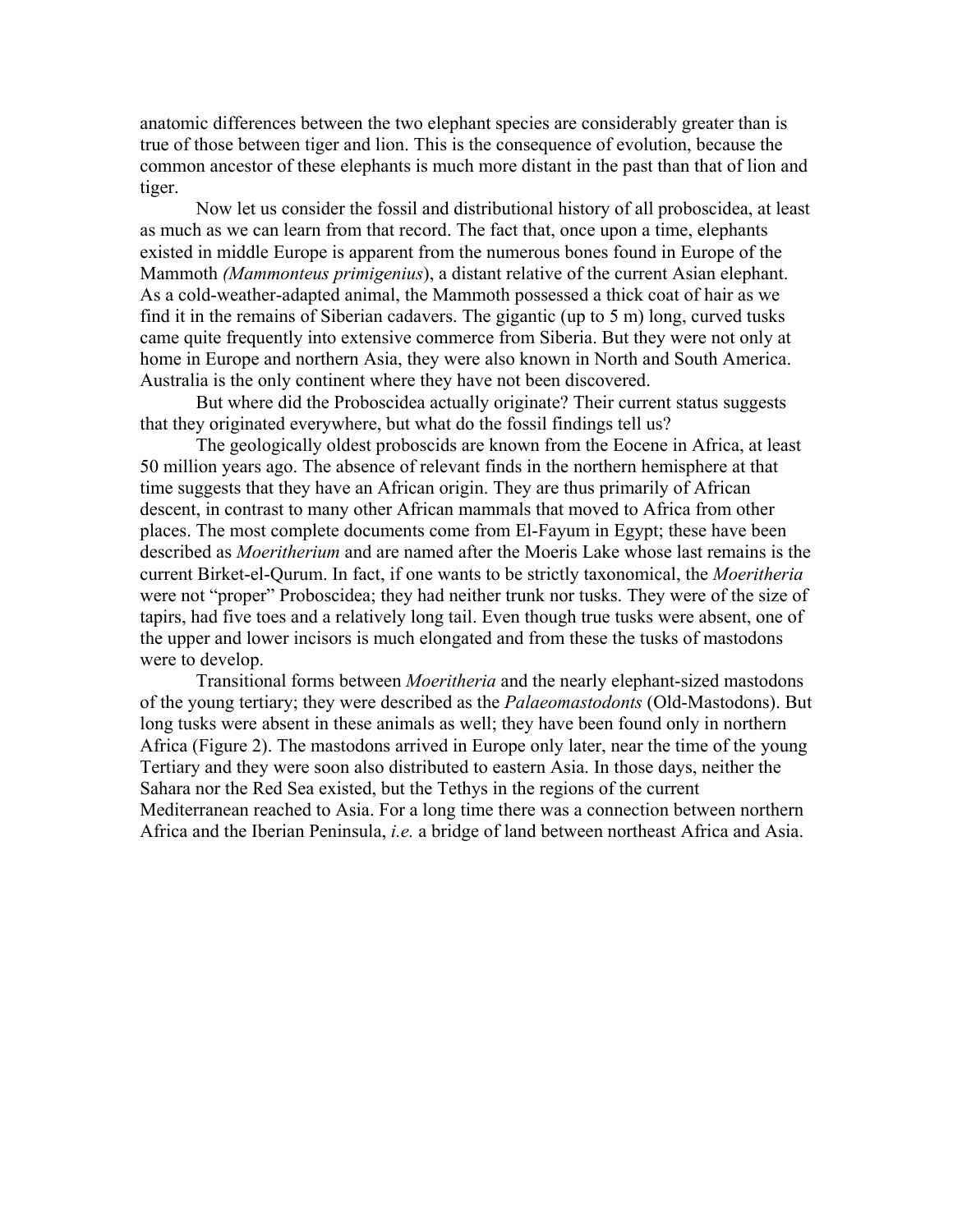

**Figure 2.** Overview of the Proboscidea. From the Eocene, *Moeritheria* developed the mastodons which died out at the end of the glaciation after the Stegodonts and elephants had developed during the Tertiary. Stegodonts as well as the Dinotheria became extinct during the glaciation, which is also true of most elephants then living. The sizes shown here reflect considerations by O. Abel, W.O. Dietrich, H.F. Osborn and M. Wilson.

 Originally relatively small (*Trilophodon*), the mastodons developed during the Tertiary into elephant-sized Proboscidea which now also had tusks and real trunk (*Anancus*). The trunk developed probably by foreshortening of the bony mouth' portion of the skull. As the bones retracted, so did the mandible in which there were initially also tusks, until the lower tusks atrophied and, with it, the mandible of the current elephants eventuated (Figure 3). During the Miocene (young Tertiary) the mastodons went via the Bering Bridge to North America and, during the glaciation, via the land bridge to South America as well.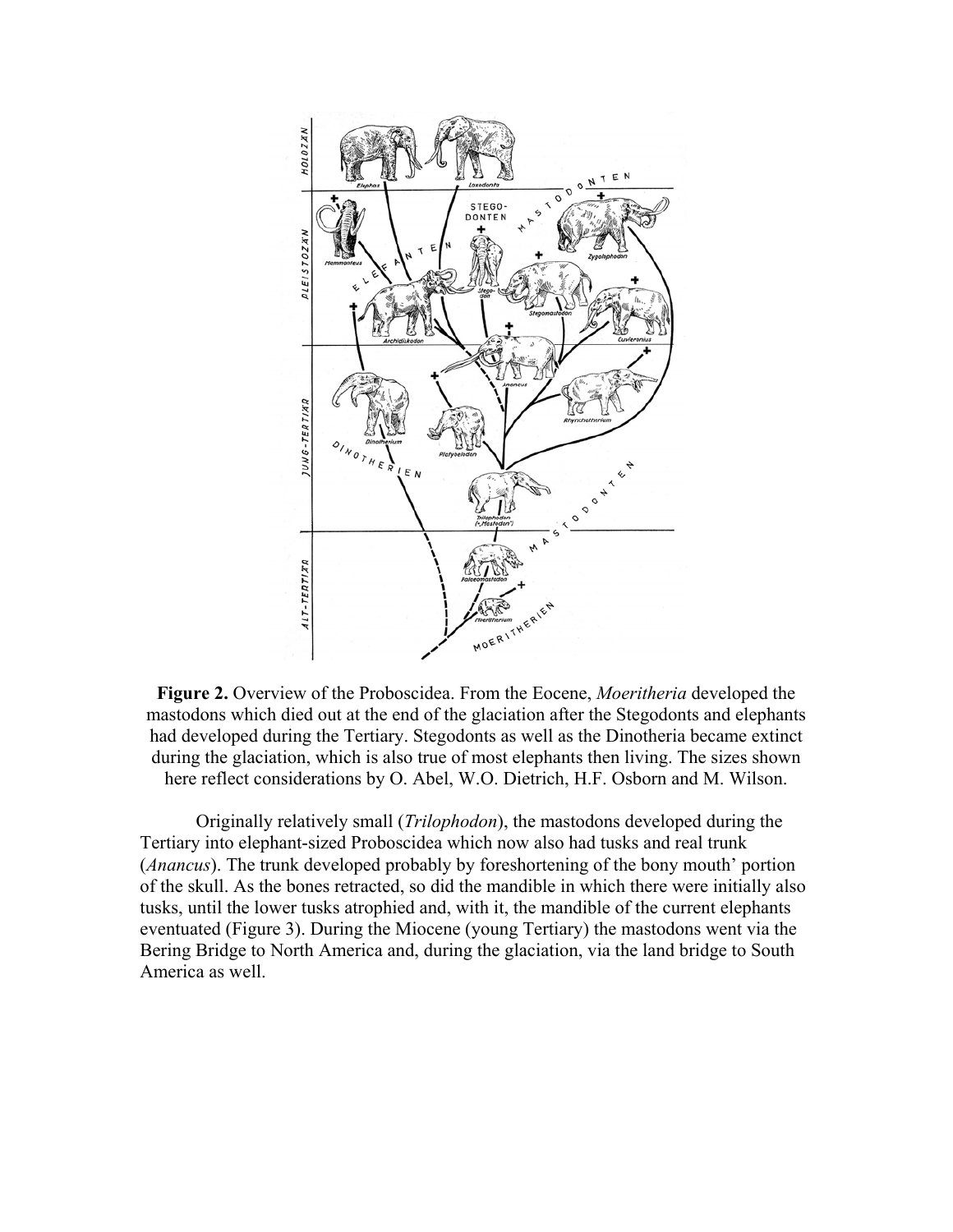



 While mastodons became extinct in the Old World during the early glaciation, those of the New World remained there until the end of the glaciation.

 The tertiary mastodons were composed of numerous groups of animals. Especially divergent types were the Platybelodonts (*Platybelodon*) whose mandible was modified including the broadened tusks which were spoon-like structures. Scientists differentiate among these genera and species of mastodons (*Rhynochotherium, Curieronius, Zygolophodon*) primarily on the basis of the teeth which are not only very characteristic but they are also often found in sand deposits; this is so despite the fact that we assume that their habitus was not especially different. The cheek teeth are knobby structures that gave the name to mastodons (Mastodont = Nipple-like teeth). These teeth are principally different from those of the elephants, because the latter are based on numerous lamellae that have become fused together and which have cement substance between them. Thus develops a uniform chewing platform for the purpose of crushing and mashing the food.

 At the end of the Tertiary, elephant-like forms appear in southern Asia with long tusks in the maxilla and a true trunk. Their teeth are not lamellar and thus they are not counted as "real" elephants; but these are the Stegodonts (*Stegodon*). In the past, these animals were considered to have been an original ancestor of the elephant but we now believe that they are a separate lineage that became extinct during the glaciation period. As the name suggests, their cheek teeth were made of numerous roof-like yokes. The Stegodonts distributed from the southern part of Asia to all of Asia and also to Africa. They have not yet been found in Europe and the Americas.

 The Dinotheria (*Dinotherium*) are a "sterile" branch of proboscids from the young Tertiary and the Glaciations, but their origin is undetermined so far. They were restricted to the Old World and produced real giants (shoulder height to 4 meters) in the young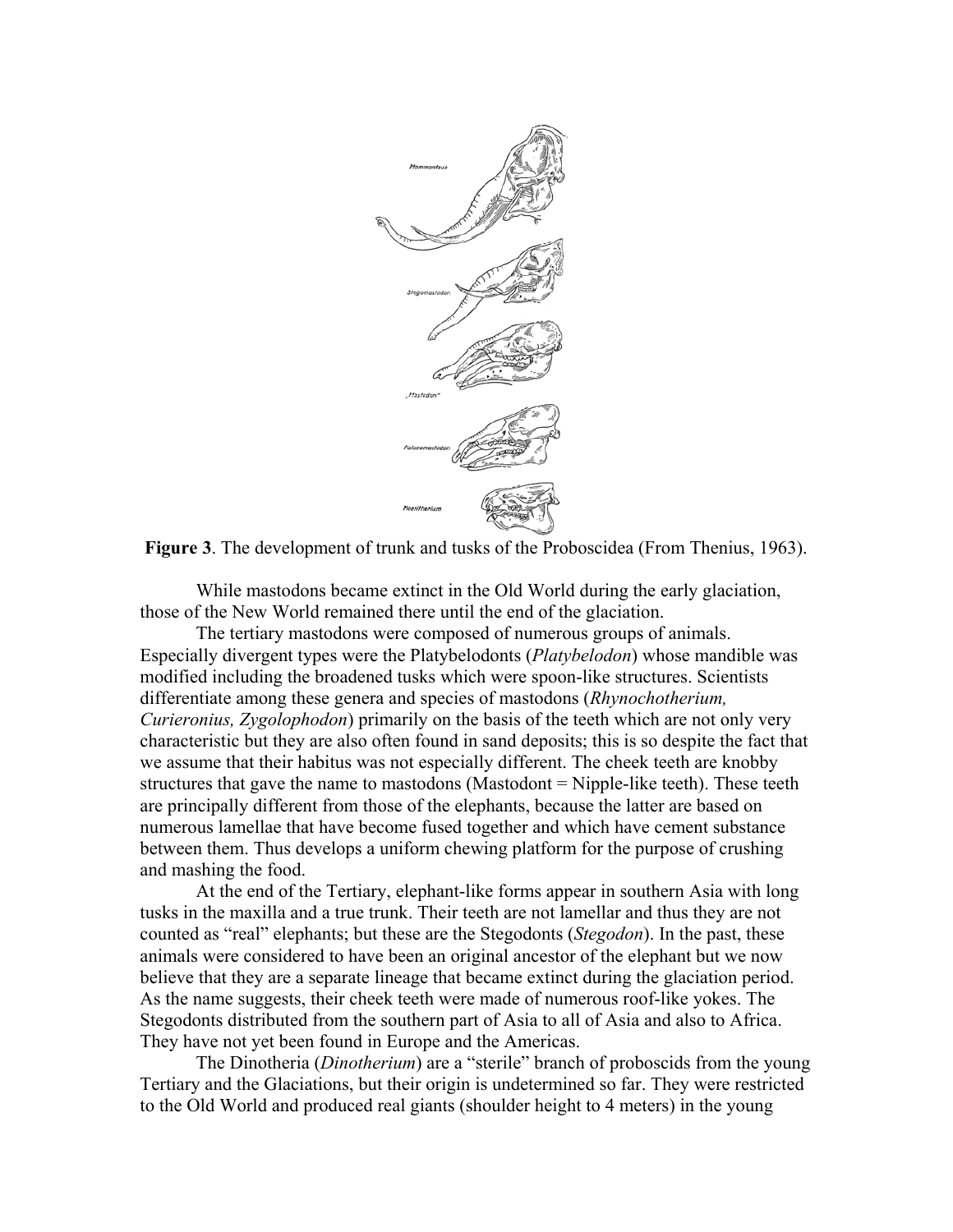Tertiary. They differ from the other proboscids by absent upper tusks, two-yoked cheek teeth, and by downwards-bent mandibles with two short, strong tusks (Figure 2). The Dinotheria became extinct in Eurasia at the end of the Tertiary. Only in the tropical Africa did they survive during the Glaciations. While we lack finds of old Tertiary proboscid animals from Africa, we are certain that the Dinotheria have an African origin since they appeared simultaneously with the mastodons in Eurasia. It is of special interest that the Dinotheria did not reach the American Continent.

 While the *mastodons* are characteristic for the Tertiary, the *elephants* typify the proboscid animals of the Quaternary. At the beginning of the glaciations, the new forms coexisted with the old species, but it was during the glaciation period that a new blooming of Proboscidea came about which is exemplified by the richness of many new species and their wide distribution. As cold-adapted animals, some species were distributed all over Eurasia, Africa and North America; thus, they occupied, at least in the Northern Hemisphere, a larger region than did the mastodons. But they did not get to South America. This expansion of elephants is perhaps related to the development of their cheek teeth. While the low-crowned teeth of mastodons and Dinotheria were useful for the squashing of soft plants (leaves and fruit), the high-crowned, lamellar teeth of elephants enable not only the squashing of food but also allowed the grinding of harder plant stuff such as grasses. Thus, elephants and mammoths whose lamellar teeth are the largest (27-29 for  $M3$  = the last mandibular tooth), were able to live in new regions, like steppes and tundras.

 While there is no doubt that the origin of mastodons is Africa, the original ancestry of elephants is more difficult to answer because the remnants identified are in the same strata of regions in Europe, Asia and Africa. Thus there are questions of their definitive ancestry and their original distribution. In former times, one assumed that they derived from back-migrating Stegodons, while now a derivation from mastodons seems more likely. Stegodons not only appeared simultaneously with elephants in the fossil record but they are also already specialized with respect to their dentition. In addition, it has to be noted that dwarfed elephants from the Celebes Islands became known; they still had mandibular tusks, similar to the mastodons. While it may still be too early to judge, it seems more likely that elephants originated in Africa rather than in Asia. The African elephants, geologically speaking being the older species, while the Asiatic species is the younger derivative. Both derived from *Archidiskodon*-like species which were widely distributed over Eurasia and Africa.

 It is of special interest that several dwarf-elephants have become known from a number of islands. Well-known are the dwarf-elephants from Mediterranean Islands (Malta, Crete) which lived there together with hippopotami and giant tortoises. The fact that this has been recorded from several islands lets us assume that the regional restriction on islands leads to dwarfism; this notion conflicts, however, with the still extant dwarfed elephants of the Congo Rainforest.

 There is a similarity between the current forest-elephants ("round eared") and steppe elephants ("pointed ears") of Africa and the presence during the glaciations of forest elephants (*Palaeoloxodon antiquus*) and steppe elephants (*Mammontes trogontherii* and *M. primigenius*); they also differed morphologically quite markedly but had similar original ancestors (*Archidiskodon meridionalis*). These glaciation-elephants have died out during the Holocene (Current Era). As we now know from carbon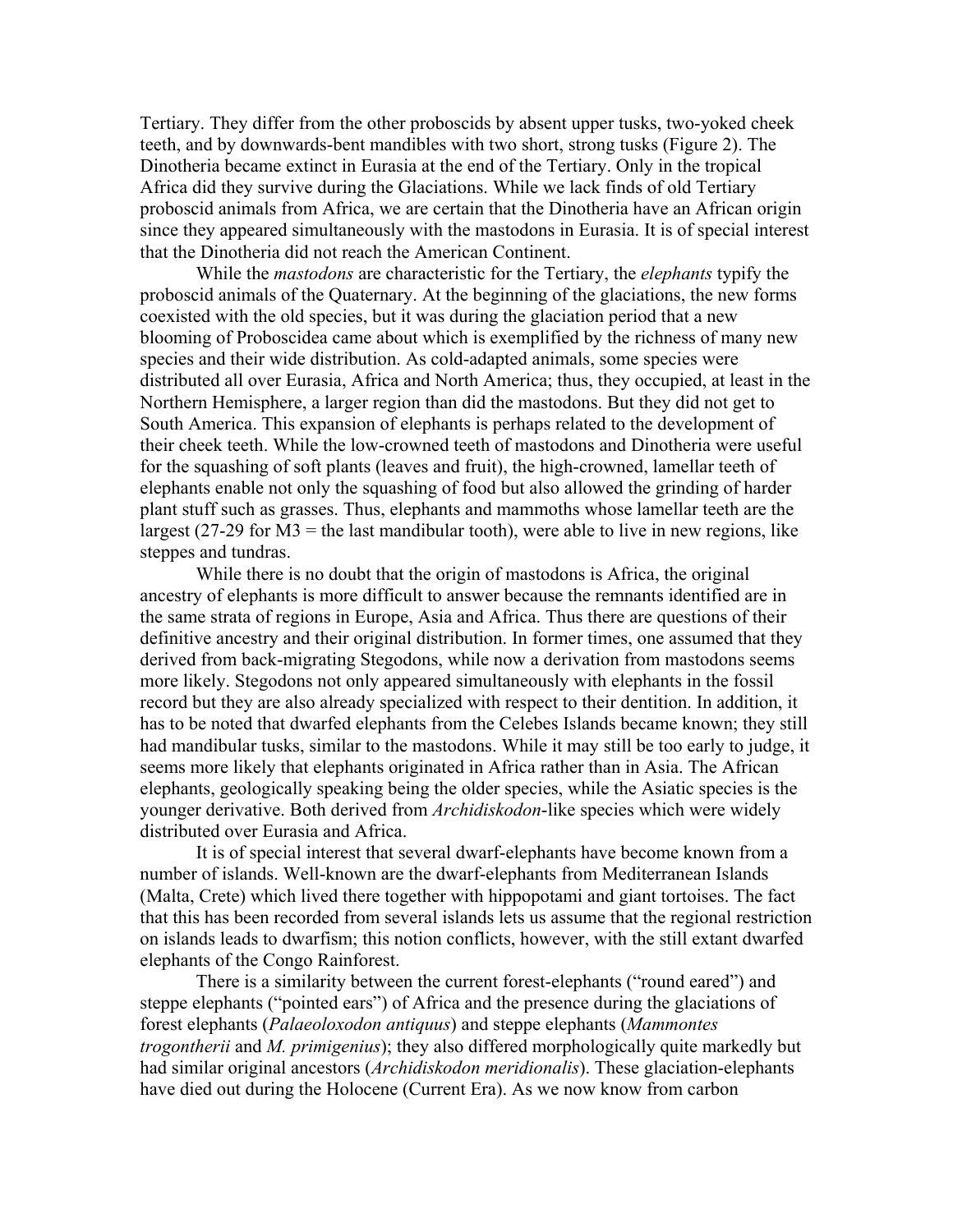radioactivity data, the last mammoths of Siberia and North America became extinct around 10,000 to 12,000 years ago.

 It appears then that the Indian elephant is closer to the mammoth than the African species, but it is not a descendant from mammoths whose distribution was wide – all over Eurasia and North America. The form that led to the African elephant was already at home in Africa during the early glaciation period. Its representatives lived all over Africa. Only during the geological Present, when the Sahara region dried out, the Northern representative became extinct, a circumstance that was enhanced by the appearance of man.

 Similar circumstances are found to be the case for the Indian elephant. Once present from West-Asia to South-China, its distribution became more and more restricted so that its current distribution is minimal compared to what it once was.

 Thus, the two surviving species of elephant are the last representatives of a formerly large group of species and one can only hope that these giants of the mammals remain with us into the future.



**Figure 4.** The paths of distribution of Proboscidea during the geological times of their existence (schematic). In the old Tertiary, the species were restricted to Africa. In the young Tertiary, the mastodons migrated via Eurasia to North America, and during the Glaciations, even to South America. The Dinotheria were restricted to Africa and southern Asia; they became extinct in Africa during the older periods of the Glaciation and, in Eurasia, they died out already during the older period of the Glaciation. The Stegodonts distributed themselves during the glaciations from southern Asia to Indonesia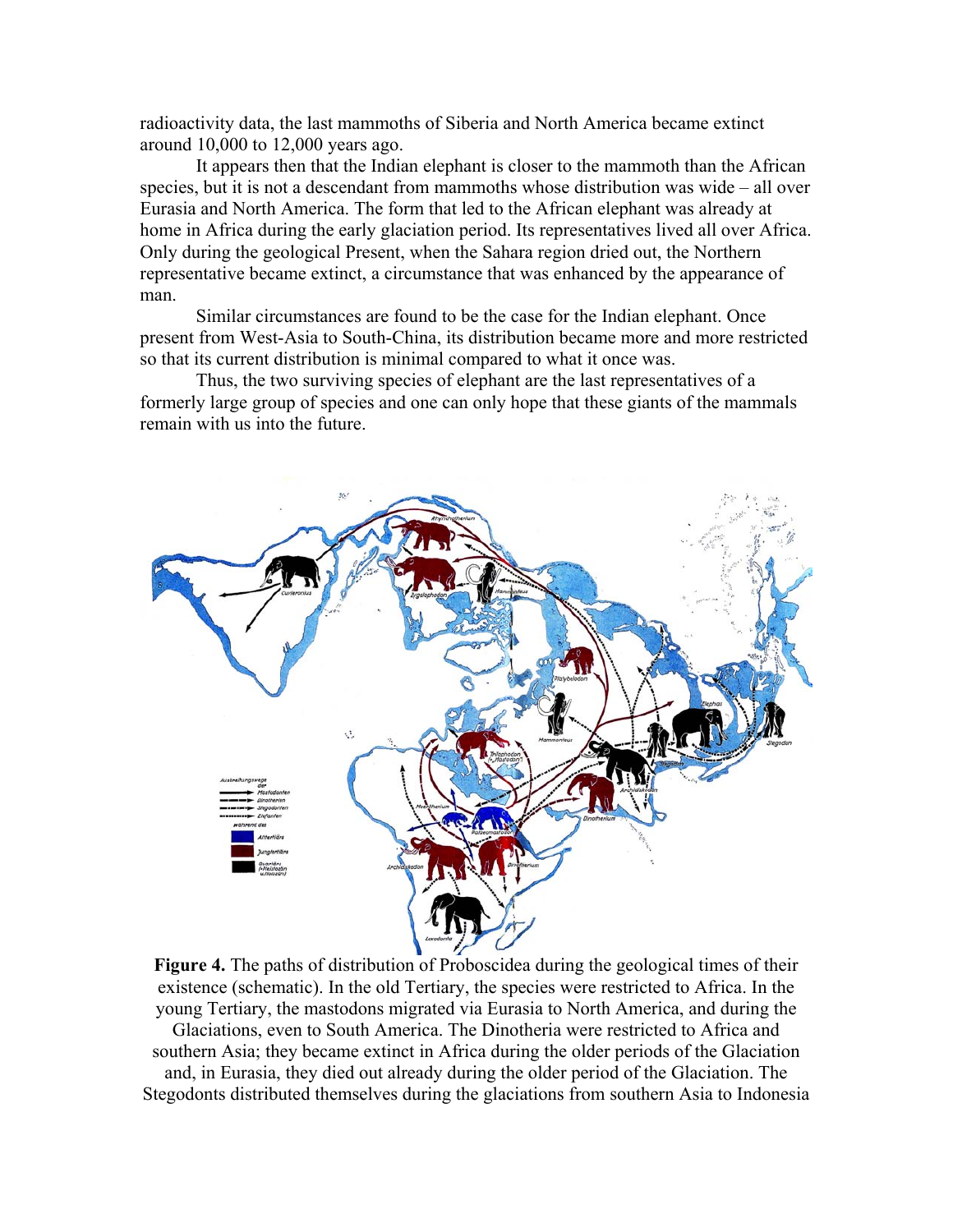and the Philippines, and from western Asia and Africa; they became extinct during the Pleistocene. The elephants that developed in Africa and Asia were distributed during the Glaciations well into Western Europe and northern America. (Original by author).



**The author, Professor Dr. Erich Thenius.** 

Professor Erich Thenius has been member of "Kosmos" since 1940. Born on December 26, 1924 in Abbazia (= Opatija) in Istria, he spent his school years in Baden, near Vienna. After his studies in paleontology, zoology and geology he was promoted in Vienna in 1946 to Ph.D. Five years later he became Associate Professor of paleontology in Vienna; in 1957 he was named professor, and in 1962 Professor for mammalian paleontology and co-director of the Paleontological Institute of the University of Vienna. He concentrated his studies on the fauna of the Tertiary and Glaciation periods. He has published numerous popular articles and several books such as: the "History of the Earth" (Vienna, 1955), "Austria during the Ages" (2<sup>nd</sup> ed. Vienna, 1962), "Geology of lower Austria" (Vienna, 1962), "Fossilized Records" (Heidelberg, 1963) and, with H. Hofer, "Origin of Mammals" (Heidelberg, 1960). In the Handbook of Statisgraphic Geology, Thenius wrote on the mammalian fauna of the Tertiary. The result was his great renown that led to his becoming a "corresponding member" of the Austrian Academy of Sciences.

Translated by: K. Benirschke, November, 2004. I have also added the Figure 5 for orientation about the Geological Eras (From the British Museum of Natural History, 1961).